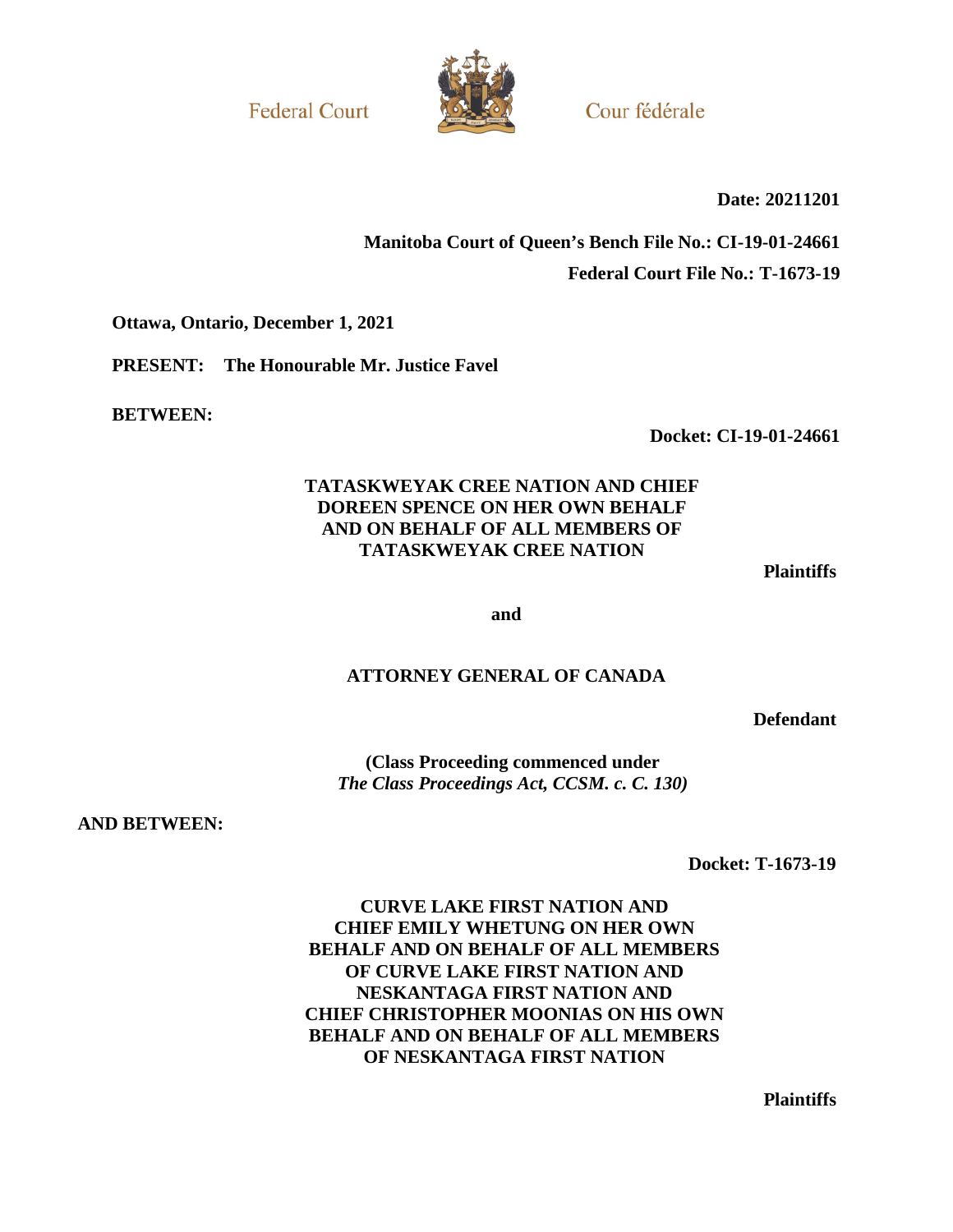#### **and**

# **ATTORNEY GENERAL OF CANADA**

#### **Defendant**

## **(Class Proceeding commenced under Part 5.1 of the** *Federal Courts Rules, SOR/98-106)*

## **DIRECTION**

In preparation for the Settlement Approval Hearing and Legal Fees Approval Hearing scheduled for December 7, 8 and 9, 2021;

## **THIS COURT DIRECTS that:**

- 1. That the matter shall take place before both Courts and heard entirely by videoconference using the Zoom platform to commence at 10:00 a.m. (Eastern Time), 9:00 a.m. (Central Time).
- 2. The hearing shall be conducted in the English language, unless one of the parties notifies the Registry of the Court otherwise.
- 3. That there will be no requirement to gown. Business attire will be required.
- 4. The timetable shall be as follows:

#### **December 7, 2021**

10:00 a.m. (Eastern time)/9:00 a.m. (Central time)

- Opening remarks by Chief Justice Joyal and Justice Favel
- 10:15 a.m. (Eastern time)/9:15 a.m. (Central time)
	- Class counsel provide overview of settlement and its importance to the Class
- 11:30 a.m. (Eastern time)/ 10:30 a.m. (Central time)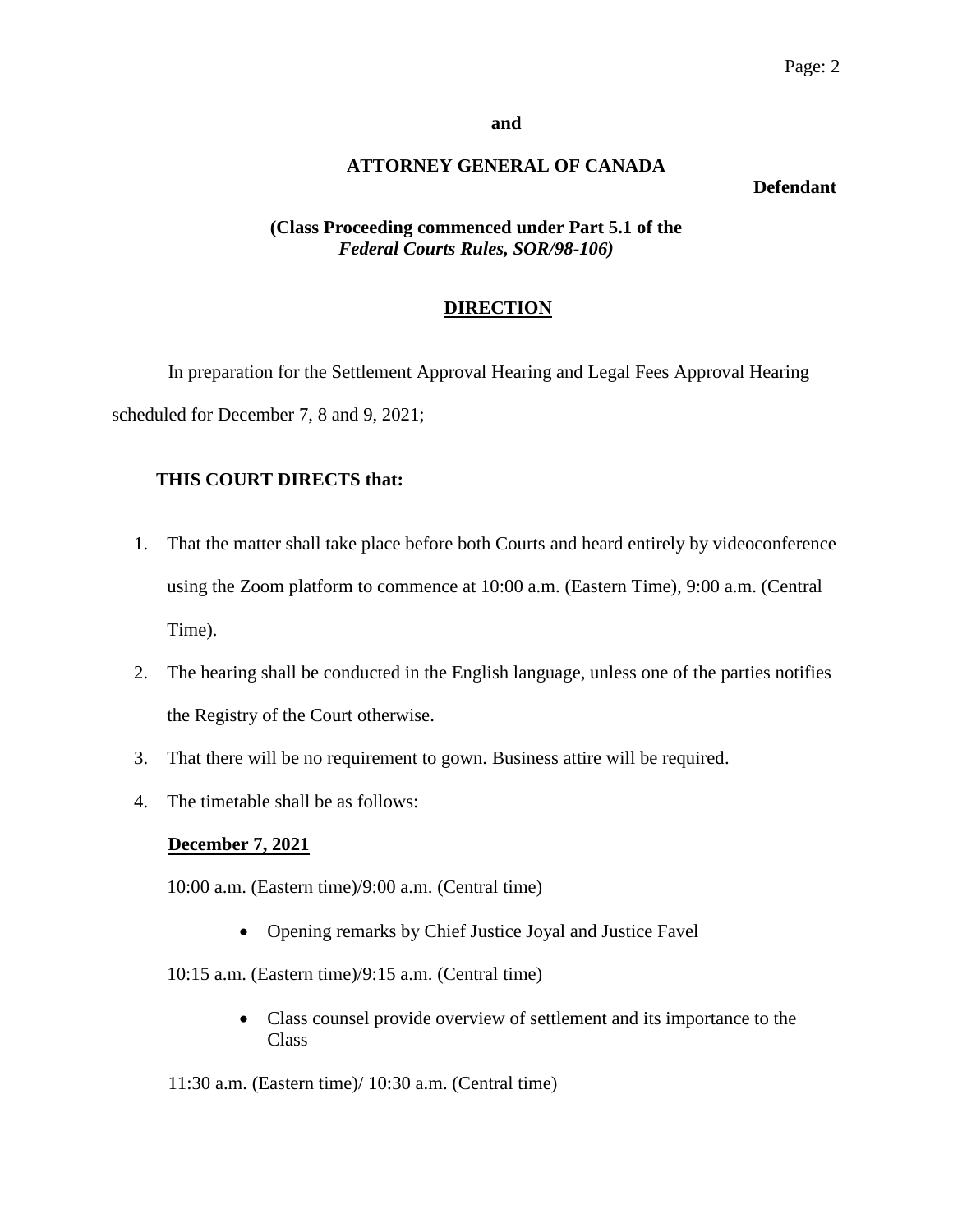- Morning break
- 11:45 a.m. (Eastern time)/ 10:45 a.m. (Central time)
	- Any objectors address the Courts on settlement or fee approval
- 1:15 p.m. (Eastern time)/ 12:15 p.m. (Central time)
	- Lunch

2:30 p.m. (Eastern time)/ 1:30 p.m. (Central time)

 Class counsel and Defense counsel respond to any objectors on settlement or fee approval

3:00 p.m. (Eastern time)/ 2:00 p.m. (Central time)

- Class counsel make submissions in favour of settlement approval
- 4:15 p.m. (Eastern time)/ 3:15 p.m. (Central time)
	- Defense counsel make submissions in favour of settlement approval

4:30 p.m. (Eastern time)/ 3:30 p.m. (Central time)

• Day concludes

#### **December 8, 2021**

10:00 a.m. (Eastern time)/ 9:00 a.m. (Central time)

- Class counsel make submissions in favour of fee approval and respond to any objectors
- 11:30 a.m. (Eastern time)/ 10:30 a.m. (Central time)
	- Morning break

11:45 a.m. (Eastern time)/ 10:45 a.m. (Central time)

- Class counsel conclude submissions in favour of fee approval
- 12:30 p.m. (Eastern time)/ 11:30 a.m. (Central time)
	- Day concludes